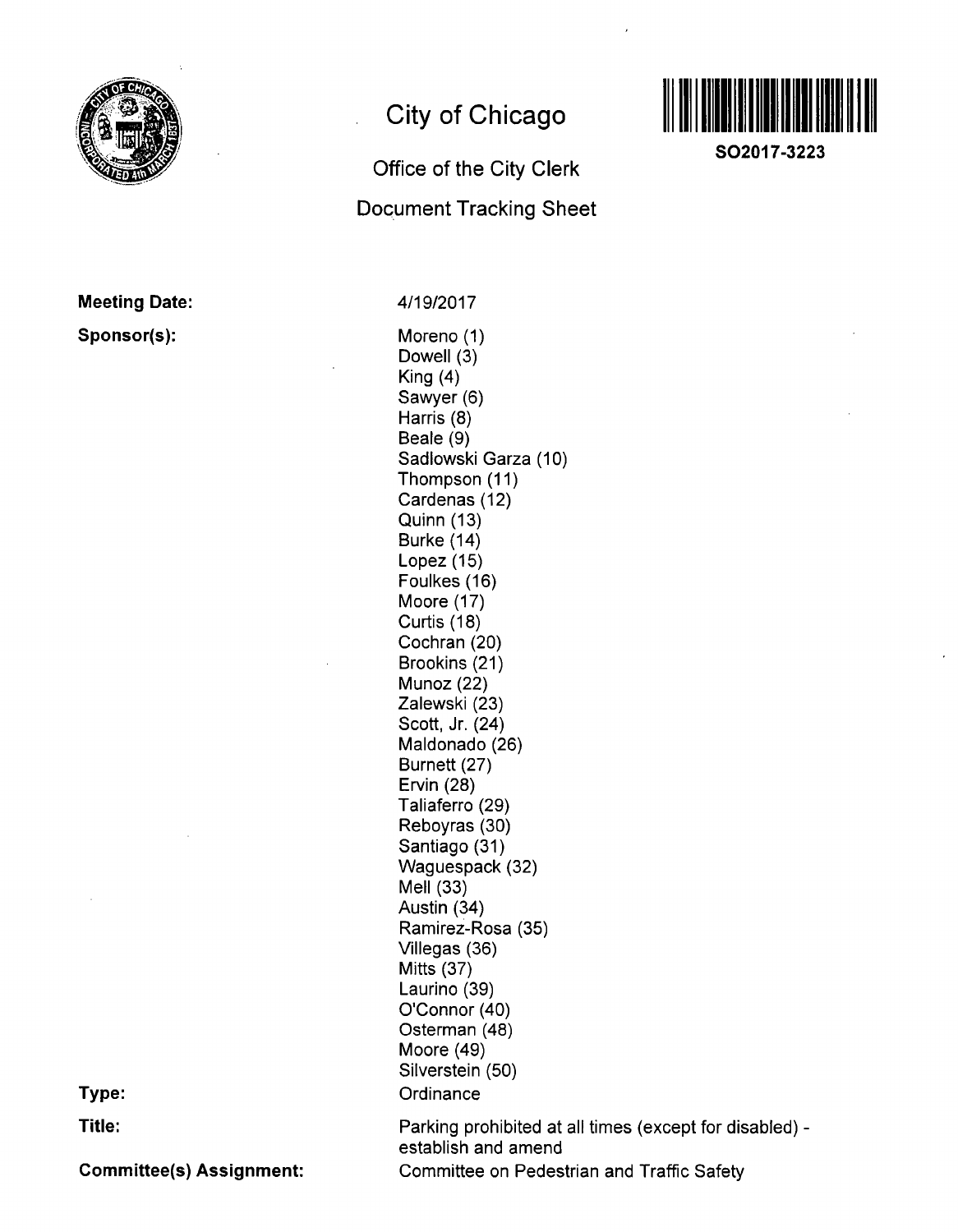### **PARKING PROHIBITED AT ALL TIMES, DISABLED**

### **BE IT ORDAINED BY THE CITY COUNCIL OF THE CITY OF CHICAGO:**

**SECTION 1. Pursuant to Title 9, Chapter 64, Section 050, of the Municipal Code of Chicago, the operator of a vehicle shall not park such vehicle at any time upon the following public way as indicated:** 

| <b>WARD</b>    | PARKING PROHIBITED AT ALL TIMES, DISABLED:                                       |  |  |
|----------------|----------------------------------------------------------------------------------|--|--|
| 1              | 2529 West Cortland Street, Disabled Permit 99259 [O2017-2060]                    |  |  |
| 1              | 2837 West Palmer Street, Disabled Permit 99266 [O2017-2063]                      |  |  |
| 3              | 3602 South Giles Avenue, Disabled Permit 107010 [O2017-2066]                     |  |  |
| 3              | 4815 South Dr. Martin Luther King Jr. Drive, Disabled Permit 110421 [O2017-1991] |  |  |
| 3              | 4421 South Vincennes Avenue, Disabled Permit 110422 [O2017-1993]                 |  |  |
| 4              | 4551 South Oakenwald Avenue, Disabled Permit 95031 [O2017-1995]                  |  |  |
| 6              | 8217 South Champlain Avenue, Disabled Permit 99919 [O2017-2069]                  |  |  |
| 6              | 7754 South Calumet Avenue, Disabled Permit 103249 [O2017-2071]                   |  |  |
| 6              | 8017 South Langley Avenue, Disabled Permit 103728 [O2017-2073]                   |  |  |
| 8              | 1324 East 72nd Street, Disabled Permit 109816 [O2017-2074]                       |  |  |
| $\overline{8}$ | 8136 South Drexel Avenue, Disabled Permit 109818 [O2017-2075]                    |  |  |
| 8              | 8126 South Dante Avenue, Disabled Permit 109812 [O2017-2076]                     |  |  |
| 9              | 10213 South State Street, Disabled Permit 111088 [O2017-3056]                    |  |  |
| 9              | 9335 South Lyon Avenue, Disabled Permit 110801 [O2017-3064]                      |  |  |
| 10             | 10549 South Avenue F, Disabled Permit 52977 [O2017-2078]                         |  |  |
| 11             | 3525 South Lowe Avenue, Disabled Permit 110717 [O2017-2089]                      |  |  |
| 11             | 2617 South Emerald Avenue, Disabled Permit 110715 [O2017-2092]                   |  |  |
| 11             | 1163 West 25th Street, Disabled Permit 101712 [O2017-2094]                       |  |  |
| 11             | 2827 South Keely Street, Disabled Permit 110663 [O2017-2095]                     |  |  |
| 12             | 2554 West 39th Place, Disabled Permit 94319 [O2017-2104]                         |  |  |
| 12             | 1921 West 34th Place, Disabled Permit 101751 [O2017-2111]                        |  |  |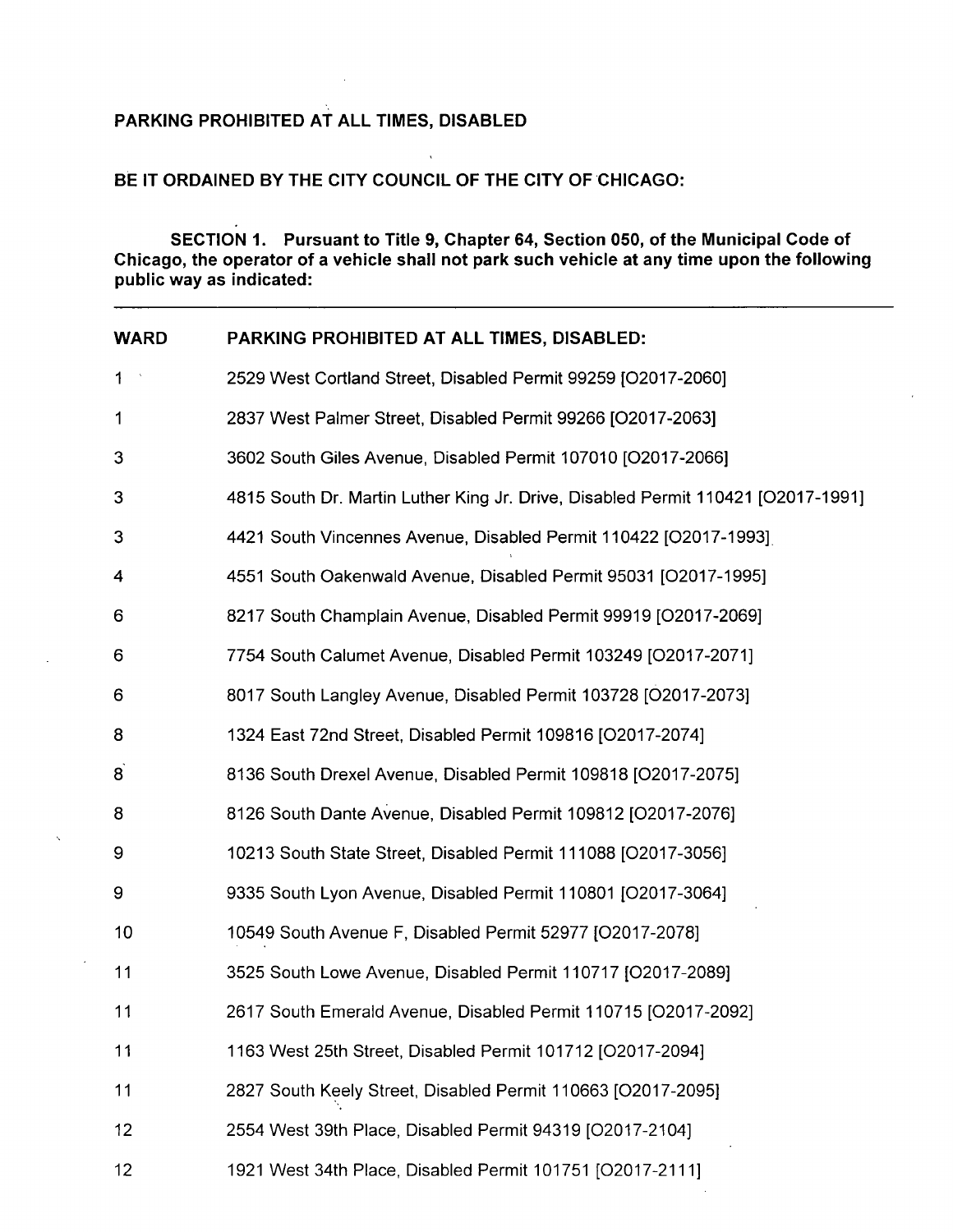| <b>WARD</b> | PARKING PROHIBITED AT ALL TIMES - DISABLED CONT'D:                   |
|-------------|----------------------------------------------------------------------|
| 12          | 2632 West 24th Street, Disabled Permit 107902 [O2017-3157]           |
| 13          | 5557 South Tripp Avenue, Disabled Permit 110621 [O2017-2117]         |
| 13          | 6843 South Kenneth Avenue, Disabled Permit 110616 [O2017-2118]       |
| 13          | 3910 West 69th Place, Disabled Permit 110625 [O2017-2123]            |
| 13          | 6018 South Kolmar Avenue, Disabled Permit 107521 [O2017-2124]        |
| 13          | 6200 South Menard Avenue, Disabled Permit 110627 [O2017-2125]        |
| 14          | 4519 South Springfield Avenue, Disabled Permit 104250 [O2017-2126]   |
| 14          | 3316 West 57th Street, Disabled Permit 100450 [O2017-2127]           |
| 14          | 5210 South Leamington Avenue, Disabled Permit 107525 [O2017-2128]    |
| 14          | 5147 South Narragansett Avenue, Disabled Permit 100453 [O2017-2129]  |
| 14          | 4449 South Spaulding Avenue, Disabled Permit 104244 [O2017-2130]     |
| 14          | 4734 South Kildare Avenue, Disabled Permit 94711 [O2017-2131]        |
| 14          | 5130 South Mulligan Avenue, Disabled Permit 104235 [O2017-2132]      |
| 14          | 4546 South Harding Avenue, Disabled Permit 35908 [O2017-2133]        |
| 15          | 6228 South Wood Street, Disabled Permit 106713 [O2017-2135]          |
| 15          | 4314 South Rockwell Street, Disabled Permit 109629 [O2017-2136]      |
| 15          | 4405 South Campbell Avenue, Disabled Permit 109616 [O2017-2137]      |
| 15          | 4345 South Wolcott Avenue, Disabled Permit 109588 [O2017-3057]       |
| 15          | 4333 South Wood Street, Disabled Permit 101458 [O2017-3069]          |
| 16          | 5945 South Francisco Avenue, Disabled Permit 102397 [O2017-3059]     |
| 16          | 6041 South Mozart Street, Disabled Permit 107004 [O2017-3065]        |
| 17          | 6624 South Sacramento Boulevard, Disabled Permit 102583 [O2017-2139] |
| 17          | 1746 West 71st Street, Disabled Permit 107363 [O2017-2140]           |
| 17          | 7929 South Carpenter Street, Disabled Permit 107320 [O2017-2141]     |
| 17          | 8034 South Honore Street, Disabled Permit 102814 [O2017-2142]        |
| 17          | 6321 South Mozart Street, Disabled Permit 104211 [O2017-2143]        |

 $\sim 40\,$  km  $^{-1}$ 

 $\mathcal{A}^{\mathcal{A}}$  .

 $\mathcal{A}^{\text{out}}$ 

 $\mathcal{A}^{(1)}$ 

 $\mathcal{F}^{\pm}$ 

 $\mathcal{L}^{\text{max}}_{\text{max}}$  and  $\mathcal{L}^{\text{max}}_{\text{max}}$ 

 $\mathcal{I}$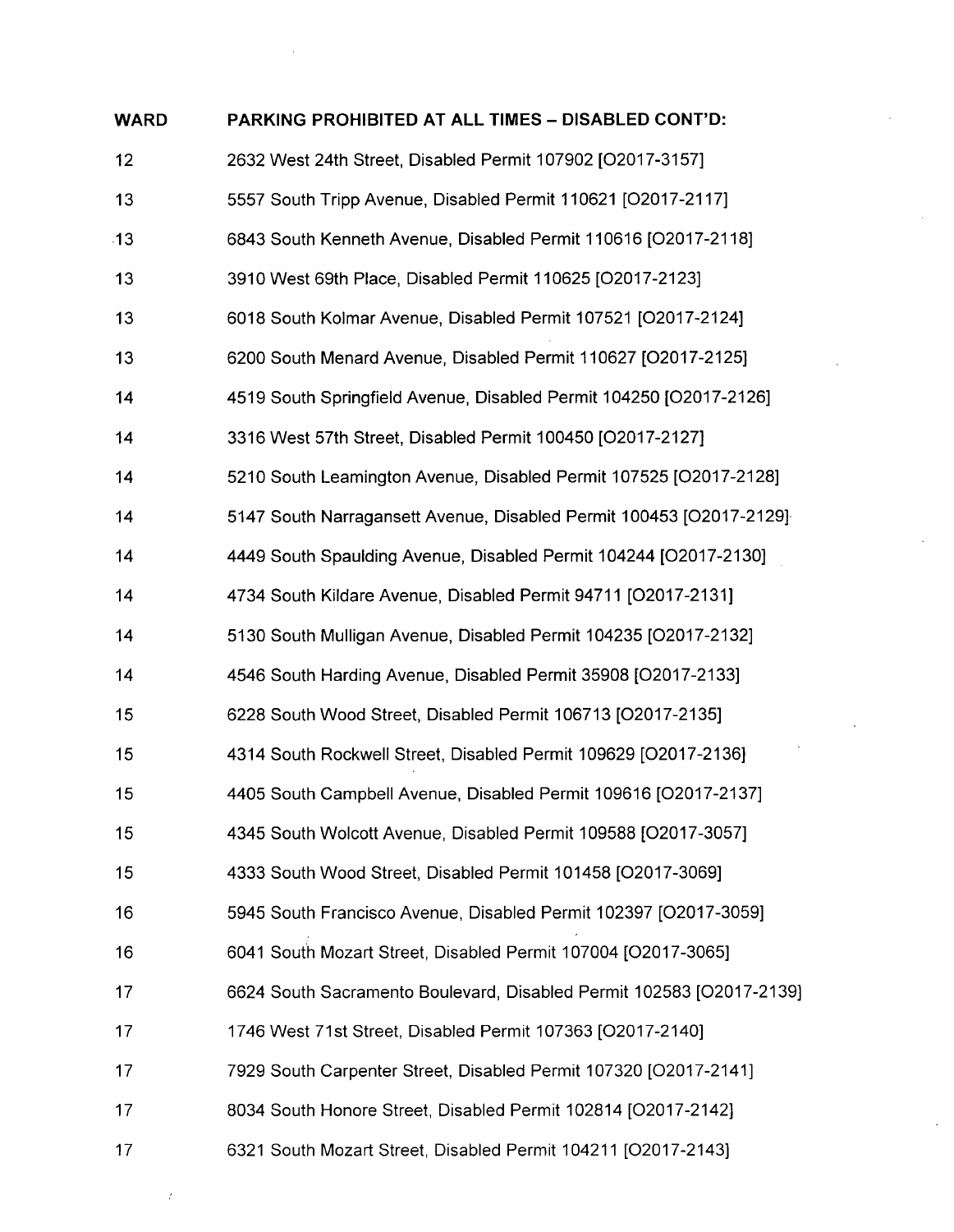| <b>WARD</b> | PARKING PROHIBITED AT ALL TIMES - DISABLED CONT'D:                |
|-------------|-------------------------------------------------------------------|
| 17          | 7647 South Eggleston Avenue, Disabled Permit 107349 [O2017-2144]  |
| 17          | 6921 South Wolcott Avenue, Disabled Permit 106994 [O2017-2145]    |
| 17          | 7635 South Sangamon Street, Disabled Permit 107206 [O2017-2146]   |
| 17          | 6518 South California Avenue, Disabled Permit 106038 [O2017-3063] |
| 18          | 7930 South Francisco Avenue, Disabled Permit 107483 [O2017-2147]  |
| 18          | 8112 South Claremont Avenue, Disabled Permit 104181 [O2017-2148]  |
| 18          | 3337 West 84th Place, Disabled Permit 107477 [O2017-2149]         |
| 18          | 3325 West 84th Street, Disabled Permit 107487 [O2017-2150]        |
| 18          | 7252 South Whipple Street, Disabled Permit 107488 [O2017-2151]    |
| 18          | 7347 South Albany Avenue, Disabled Permit 10958 [O2017-2152]      |
| 18          | 7719 South Troy Street, Disabled Permit 107479 [O2017-2153]       |
| 18          | 8217 South Campbell Avenue, Disabled Permit 110697 [O2017-3068]   |
| 20          | 735 West 50th Place, Disabled Permit 108002 [O2017-1996]          |
| 21          | 8906 South Paulina Street, Disabled Permit 107962 [O2017-1944]    |
| 21          | 8310 South May Street, Disabled Permit 106071 [O2017-1945]        |
| 21          | 1415 West 90th Street, Disabled Permit 107965 [O2017-1997]        |
| 21          | 8542 South Aberdeen Street, Disabled Permit 107029 [O2017-1998]   |
| 21          | 8052 South Green Street, Disabled Permit 107980 [O2017-2000]      |
| 22          | 4626 South Lavergne Avenue, Disabled Permit 107790 [O2017-2154]   |
| 23          | 3740 West 56th Place, Disabled Permit 110060 [O2017-2155]         |
| 23          | 3807 West 56th Street, Disabled Permit 110059 [O2017-2157]        |
| 23          | 5423 South Newcastle Avenue, Disabled Permit 110023 [O2017-2158]  |
| 23          | 5742 South Menard Avenue, Disabled Permit 110025 [O2017-2159]     |
| 23          | 5527 South Mason Avenue, Disabled Permit 106503 [O2017-2161]      |
| 23          | 6144 South Spaulding Avenue, Disabled Permit 110057 [O2017-2163]  |
| 23          | 3531 West 66th Street, Disabled Permit 110056 [O2017-2164]        |

 $\sqrt{1-\frac{1}{2}}$  ,  $\frac{1}{2}$ 

 $\mathcal{L}_{\text{max}}$ 

 $\hat{\mathbf{x}}_i$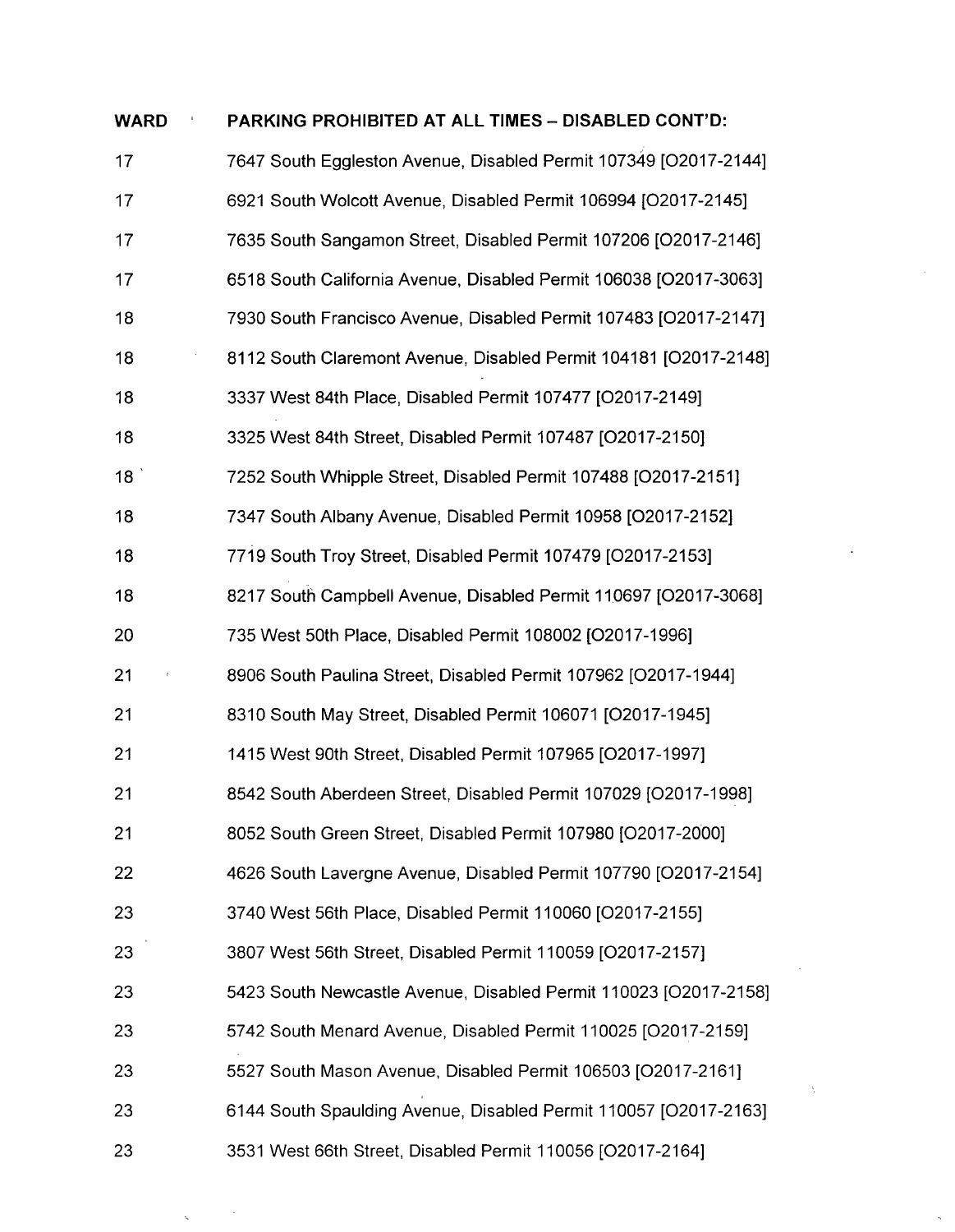| <b>WARD</b> | PARKING PROHIBITED AT ALL TIMES - DISABLED CONT'D:                                                           |
|-------------|--------------------------------------------------------------------------------------------------------------|
| 23          | 5337 South Natchez Avenue, Disabled Permit 110027 [O2017-2165]                                               |
| 23          | 5153 South Kolmar Avenue, Disabled Permit 106518 [O2017-2167]                                                |
| 23          | 3450 West 66th Place, Disabled Permit 106983 [O2017-2169]                                                    |
| 23          | 6628 West 64th Street, Disabled Permit 110022 [O2017-2171]                                                   |
| 24          | 2651 West 22nd Place, Disabled Permit 96534 [O2017-3070]                                                     |
| 24          | 1811 South Millard Avenue, Disabled Permit 10928 [O2017-3081]                                                |
| 24          | 4035 West Cullerton Street, Disabled Permit 103150 [O2017-3161]                                              |
| 24          | 1814 South Fairfield Avenue, Disabled Permit 110081 [O2017-3162]                                             |
| 26          | 1506 North Ridgeway, Disabled Permit 109780 [O2017-2176]                                                     |
| 26          | 1721 North Kedvale Avenue, Disabled Permit 109763 [O2017-2178].                                              |
| 26          | 3949 West North Avenue, Disabled Permit 105547, sign to be posted at 1535 North<br>Pulaski Road [O2017-2180] |
| 26          | 2618 West Rice Street, Disabled Permit 105654 [O2017-2181]                                                   |
| 26          | 1704 North Ridgeway Avenue, Disabled Permit 109767 [O2017-2182]                                              |
| 26          | 1652 North Keystone Avenue, Disabled Permit 104274 [O2017-2184]                                              |
| 26          | 1718 North Kedvale Avenue, Disabled Permit 104285 [O2017-2186]                                               |
| 26          | 1307 North California Avenue, Disabled Permit 105675 [O2017-2187]                                            |
| 26          | 1420 North Springfield Street, Disabled Permit 93057 [O2017-2189]                                            |
| 26          | 3326 West Division Street, Disabled Permit 104282 [O2017-2191]                                               |
| 26          | 3249 West Le Moyne Street, Disabled Permit 104297 [O2017-2193]                                               |
| 26          | 1533 North Keeler Avenue, Disabled Permit 106210 [O2017-2195]                                                |
| 26          | 1331 North Avers Avenue, Disabled Permit 104283 [O2017-2198]                                                 |
| 26          | 3730 West Mclean Avenue, Disabled Permit 109769 [O2017-2199]                                                 |
| 26          | 1630 North Keeler Street, Disabled Permit 109768 [O2017-2200]                                                |
| 26          | 3622 West North Avenue, Disabled Permit 104279 [O2017-2201]                                                  |
| 26          | 1426 North Kolin Avenue, Disabled Permit 105545 [O2017-2202]                                                 |
| 26          | 830 North California Avenue, Disabled Permit 105568 [O2017-2203]                                             |

 $\mathbf{X}^{(n)}$ 

 $\mathcal{L}(\mathcal{A})$  and  $\mathcal{L}(\mathcal{A})$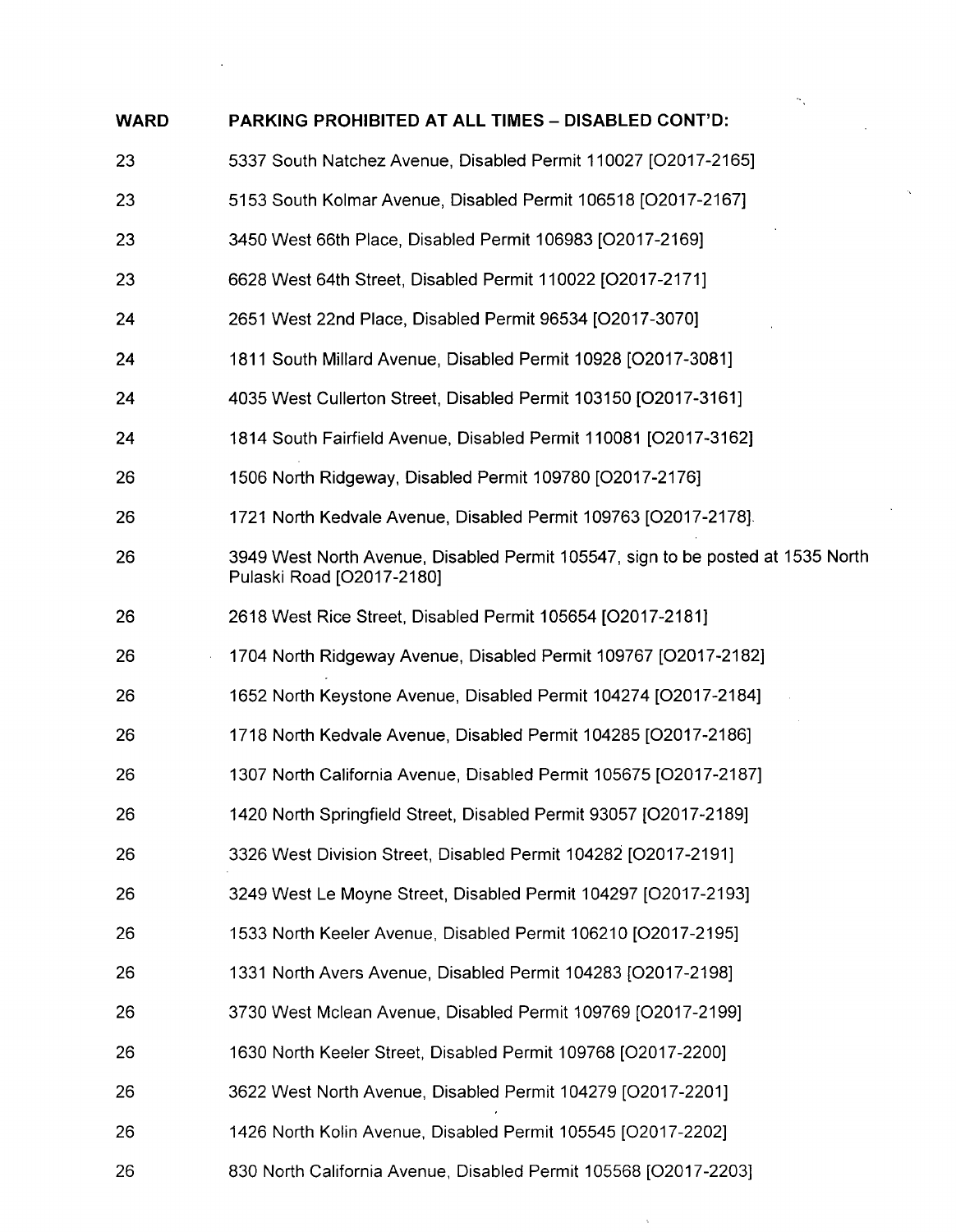| <b>WARD</b> | PARKING PROHIBITED AT ALL TIMES - DISABLED CONT'D:                  |
|-------------|---------------------------------------------------------------------|
| 26          | 3414 West Evergreen Avenue, Disabled Permit 105553 [O2017-2204]     |
| 27          | 459 West Division Street, Disabled Permit 105362 [O2017-2205]       |
| 27          | 2908 West Fulton Street, Disabled Permit 110979 [O2017-2207]        |
| 27          | 1122 North Ridgeway Avenue, Disabled Permit 98291 [O2017-2208]      |
| 27          | 2251 West Adams Street, Disabled Permit 109421 [O2017-2215]         |
| 27          | 911 North Central Park Avenue, Disabled Permit 109413 [O2017-2217]  |
| 28          | 3513 West Adams Street, Disabled Permit 110085 [O2017-2223]         |
| 28          | 1242 South Fairfield Avenue, Disabled Permit 110089 [O2017-2225]    |
| 28          | 4022 West Van Buren Street, Disabled Permit 10089 [O2017-2227]      |
| 28          | 3515 West Monroe Street, Disabled Permit 106890 [O2017-2228]        |
| 28          | 4127 West Gladys Street, Disabled Permit 109933 [O2017-2229]        |
| 28          | 173 North Laporte Avenue, Disabled Permit 106923 [O2017-2230]       |
| 28          | 1300 South Fairfield Avenue, Disabled Permit 106085 [O2017-2231]    |
| 28          | 4131 West Adams Street, Disabled Permit 110083 [O2017-2232]         |
| 28          | 4209 West Adams Street, Disabled Permit 106908 [O2017-3163]         |
| 28          | 4711 West Maypole Avenue, Disabled Permit 111576 [O2017-3164]       |
| 28          | 5153 West Washington Boulevard, Disabled Permit 110099 [O2017-3165] |
| 28          | 4519 West Washington Boulevard, Disabled Permit 110210 [O2017-3166] |
| 29          | 4916 West Congress Parkway, Disabled Permit 106632 [O2017-2233]     |
| 30          | 2850 North Parkside Avenue, Disabled Permit 105610 [O2017-1796]     |
| 31          | 5108 West Schubert Avenue, Disabled Permit 109553 [O2017-2234]      |
| 31          | 2929 North Keating Avenue, Disabled Permit 107553 [O2017-2235]      |
| 31          | 4627 West Altgeld Street, Disabled Permit 109544 [O2017-2236]       |
| 31          | 5135 West Wellington Avenue, Disabled Permit 102920 [O2017-2237]    |
| 31          | 5057 West Roscoe Street, Disabled Permit 107574 [O2017-3079]        |
| 31          | 5306 West Nelson Street, Disabled Permit 107552 [O2017-3176]        |

 $\hat{\boldsymbol{\cdot}$ 

 $\frac{1}{2}$ 

 $\label{eq:2.1} \frac{1}{\sqrt{2}}\sum_{i=1}^n\frac{1}{\sqrt{2}}\sum_{i=1}^n\frac{1}{\sqrt{2}}\sum_{i=1}^n\frac{1}{\sqrt{2}}\sum_{i=1}^n\frac{1}{\sqrt{2}}\sum_{i=1}^n\frac{1}{\sqrt{2}}\sum_{i=1}^n\frac{1}{\sqrt{2}}\sum_{i=1}^n\frac{1}{\sqrt{2}}\sum_{i=1}^n\frac{1}{\sqrt{2}}\sum_{i=1}^n\frac{1}{\sqrt{2}}\sum_{i=1}^n\frac{1}{\sqrt{2}}\sum_{i=1}^n\frac$ 

 $\frac{1}{2}$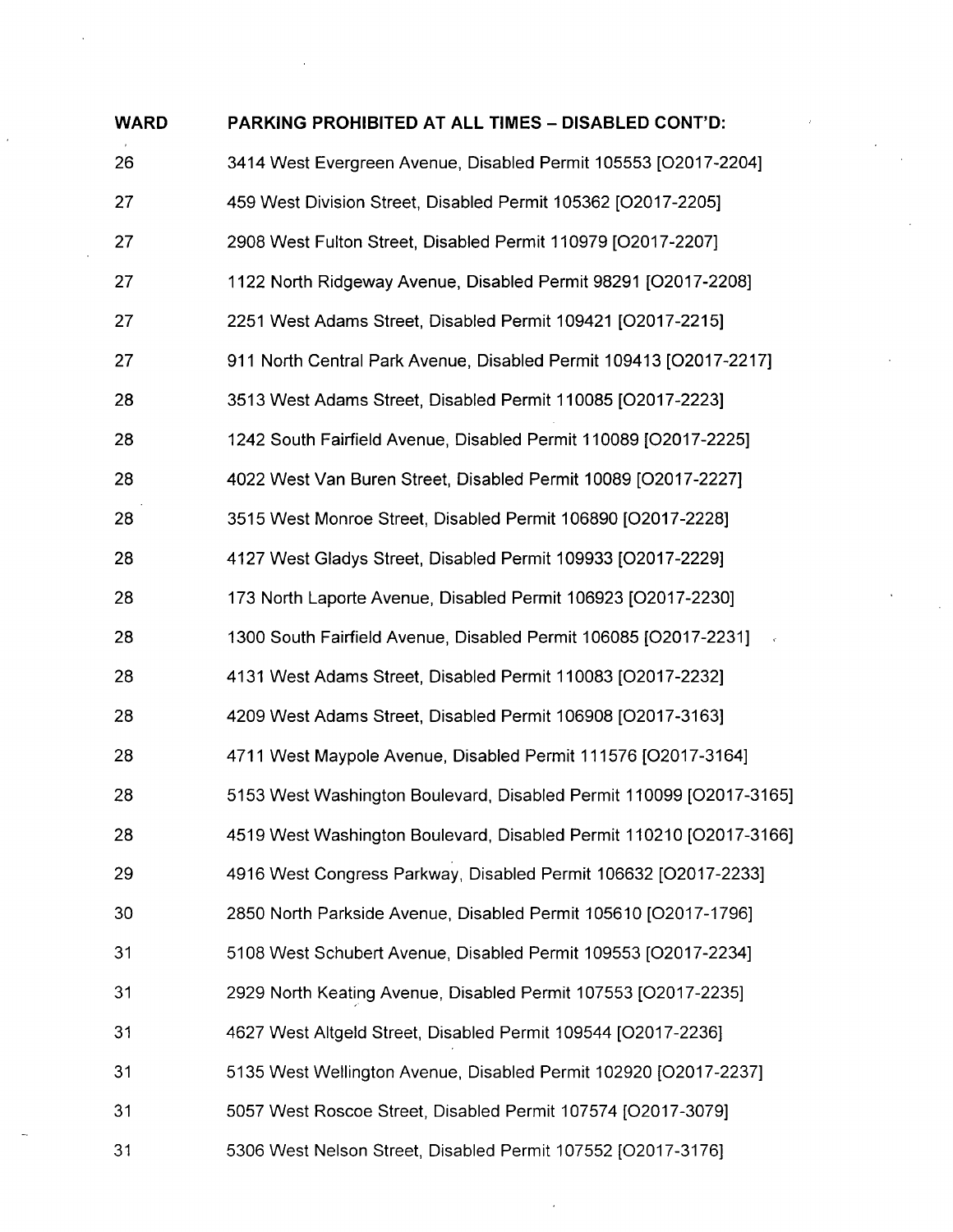| <b>WARD</b> | PARKING PROHIBITED AT ALL TIMES - DISABLED CONT'D:                 |  |  |
|-------------|--------------------------------------------------------------------|--|--|
| 31          | 4042 West Nelson Street, Disabled Permit 109509 [O2017-3177]       |  |  |
| 31          | 2924 North Kildare Avenue, Disabled Permit 107570 [O2017-3178]     |  |  |
| 31          | 2421 North Tripp Avenue, Disabled Permit 107584 [O2017-3179]       |  |  |
| 32          | 3130 West Palmer Street, Disabled Permit 110552 [O2017-3077]       |  |  |
| 32          | 2357 North Lister Avenue, Disabled Permit 107610 [O2017-3078]      |  |  |
| 33          | 4511 North Central Park Avenue, Disabled Permit 94730 [O2017-3076] |  |  |
| 34          | 10100 South Union Avenue, Disabled Permit 110734 [O2017-2010]      |  |  |
| 34          | 10445 South Normal Avenue, Disabled Permit 107297 [O2017-2012]     |  |  |
| 34          | 11401 South Racine Avenue, Disabled Permit 107655 [O2017-2014]     |  |  |
| 34          | 11814 South Wentworth Avenue, Disabled Permit 78203 [O2017-2238]   |  |  |
| 34          | 436 West 104th Street, Disabled Permit 107291 [O2017-2239]         |  |  |
| 34          | 11350 South Hermosa Avenue, Disabled Permit 103936 [O2017-2240]    |  |  |
| 34          | 12222 South Bishop Street, Disabled Permit 94733 [O2017-2241]      |  |  |
| 34          | 10001 South Peoria Street, Disabled Permit 96543 [O2017-2242]      |  |  |
| 35          | 2219 North Springfield Avenue, Disabled Permit 106211 [O2017-2244] |  |  |
| 35          | 3513 West Diversey Avenue, Disabled Permit 106214 [O2017-2245]     |  |  |
| 35          | 3745 North Drake Avenue, Disabled Permit 106218 [O2017-2246]       |  |  |
| 35          | 1931 North Kedvale Avenue, Disabled Permit 104345 [O2017-2247]     |  |  |
| 35          | 2216 North Lowell Avenue, Disabled Permit 104355 [O2017-2249]      |  |  |
| 35          | 2116 North Karlov Avenue, Disabled Permit 106193 [O2017-2251]      |  |  |
| 35          | 4540 North Central Park Avenue, Disabled Permit 94714 [O2017-2252] |  |  |
| 35          | 3915 North Drake Avenue, Disabled Permit 103323 [O2017-2253]       |  |  |
| 35          | 2732 North Drake Avenue, Disabled Permit 104347 [O2017-2254]       |  |  |
| 35          | 1938 North Karlov Avenue, Disabled Permit 106200 [O2017-2255]      |  |  |
| 35          | 2112 North Karlov Avenue, Disabled Permit 107724 [O2017-2256]      |  |  |
| 35          | 4842 North Ridgeway Avenue, Disabled Permit 106173 [O2017-2257]    |  |  |

 $\ddot{\phantom{0}}$ 

 $\mathcal{L}^{\text{max}}_{\text{max}}$ 

 $\mathcal{L}^{\mathcal{L}}$ 

 $\sim$   $\sim$ 

 $\mathcal{L}_{\text{max}}$ 

 $\mathcal{A}^{\text{max}}_{\text{max}}$ 

 $\frac{1}{\sqrt{2}}$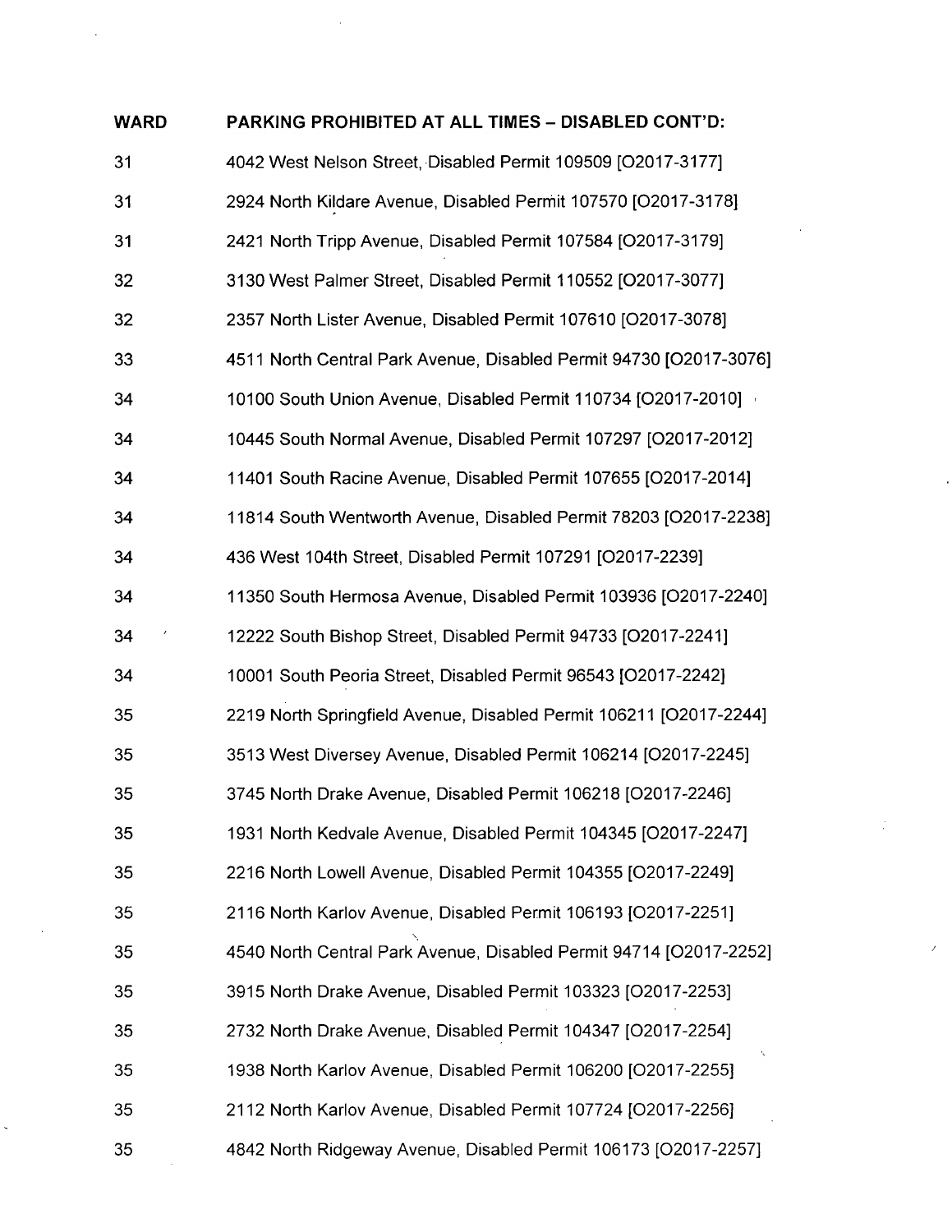| <b>WARD</b> | PARKING PROHIBITED AT ALL TIMES - DISABLED CONT'D:                 |
|-------------|--------------------------------------------------------------------|
| 36          | 5510 West Henderson Street, Disabled Permit 106816 [O2017-2258]    |
| 36          | 2509 North Newland Avenue, Disabled Permit 110605 [O2017-2259]     |
| 36          | 2332 North Laramie Avenue, Disabled Permit 106840 [O2017-2260]     |
| 36          | 2043 North Leamington Avenue, Disabled Permit 90539 [O2017-2261]   |
| 36          | 4832 West Homer Street, Disabled Permit 106828 [O2017-2262]        |
| 36          | 2225 North Leamington Avenue, Disabled Permit 103930 [O2017-2263]  |
| 36          | 5307 West Belden Street, Disabled Permit 106838 [O2017-2264]       |
| 36          | 6617 West Barry Avenue, Disabled Permit 103544 [O2017-2265]        |
| 37          | 1805 North Linder Avenue, Disabled Permit 106646 [O2017-2266]      |
| 37          | 4444 West North Avenue, Disabled Permit 106659 [O2017-2267]        |
| 37          | 1621 North Luna Avenue, Disabled Permit 106652 [O2017-2406]        |
| 37          | 841 North Keeler Avenue, Disabled Permit 106649 [O2017-2411]       |
| 37          | 5436 West Cortland Street, Disabled Permit 107740 [O2017-2415]     |
| 37          | 1105 North Springfield Avenue, Disabled Permit 101655 [O2017-2418] |
| 37          | 836 North Karlov Avenue, Disabled Permit 106472 [O2017-3058]       |
| 37          | 613 North Lorel Avenue, Disabled Permit 106467 [O2017-3062]        |
| 37          | 1724 North Linder Avenue, Disabled Permit 109383 [O2017-3184]      |
| 39          | 5735 North Kimball Avenue, Disabled Permit 110253 [O2017-3060]     |
| 40          | 2556 West Argyle Street, Disabled Permit 97014 [O2017-2425]        |
| 40          | 2515 West Berwyn Avenue, Disabled Permit 106878 [O2017-2427]       |
| 40          | 2718 West Winnemac Avenue, Disabled Permit 106879 [O2017-2428]     |
| 40          | 6515 North Ashland Avenue, Disabled Permit 106877 [O2017-2430]     |
| 40          | 5303 North Rockwell Street, Disabled Permit 110254 [O2017-3061]    |
| 48          | 5525 North Winthrop Avenue, Disabled Permit 102995 [O2017-2432]    |
| 48          | 5435 West Winthrop Avenue, Disabled Permit 102999 [O2017-3067]     |
| 49          | 1053 West Pratt Avenue, Disabled Permit 110643 [O2017-2454]        |
|             |                                                                    |

 $\mathcal{O}(\mathcal{O}_\mathcal{O})$ 

 $\label{eq:2.1} \rho_{\rm{max}} = \rho_{\rm{max}} = \rho_{\rm{max}}$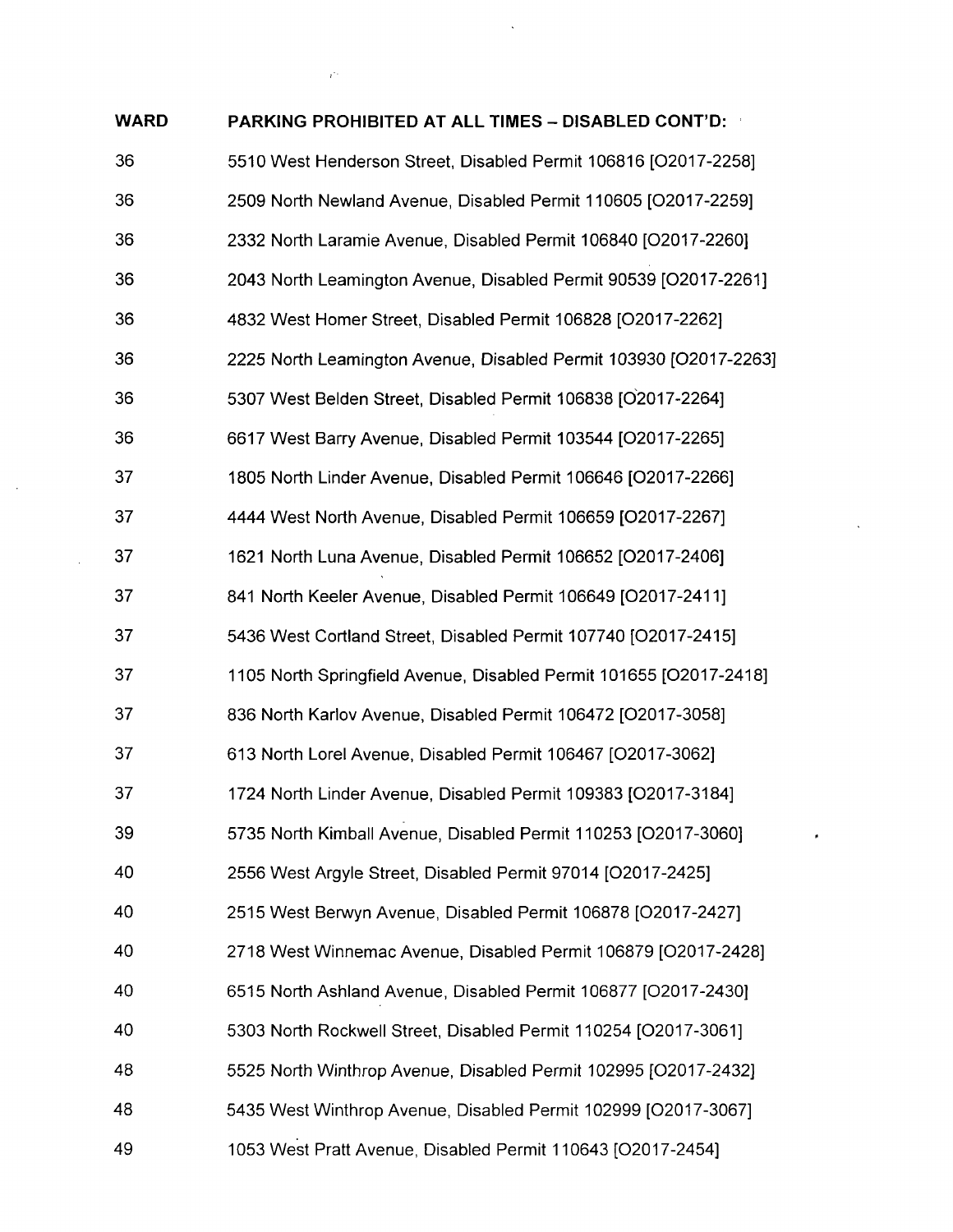#### **WARD PARKING PROHIBITED AT ALL TIMES - DISABLED CONT'D:**

49 1841 West Touhy Avenue, Disabled Permit 106277 [O2017-3055] 49 7524 North Ridge Boulevard, Disabled Permit 110649 [02017-3066] 49 1310 West Lunt Avenue, Disabled Permit 107893 [02017-3185] 50 6312 North Richmond Street, Disabled Permit 109908 [02017-1347] 50 6725 North Sacramento Avenue, Disabled Permit 109897 [02017-2500]

**WARD REPEAL PARKING PROHIBITED AT ALL TIMES - DISABLED:** 

1 4 13 11 11 11 13 13 15 15 23 23 27 28 40 40 **49**  Repeal Disabled Permit 73673, 1522 West Walton Street [O2017-1954] Repeal Disabled Permit 20294, 5222 South Harper Avenue [O2017-2068] Repeal Disabled Permit 97093, 5704 South Nagle Avenue [O2017-2031] Repeal Disabled Permit 27130, 3145 South Princeton Avenue [O2017-2023] Repeal Disabled Permit 91008, 3808 South Union Avenue [O2017-2024] Repeal Disabled Permit 100219, 2719 South Crowell Street [O2017-2025] Repeal Disabled Permit 102761, 6642 West 63rd Street [O2017-962] Repeal Disabled Permit 99636, 5610 South Austin Avenue [O2017-2028] Repeal Disabled Permit 100135, 3045 West 41st Place [O2017-3170] Repeal Disabled Permit 48677, 4620 South Wolcott Avenue [O2017-3174] Repeal Disabled Permit 75469, 5732 South Spaulding Avenue [O2017-2036] Repeal Disabled Permit 97353, 5124 South Sayre Avenue [O2017-2037] Repeal Disabled Permit 93329, 2826 West Fulton Street [O2017-3159] Repeal Disabled Permit 7077, 3920 West Wilcox Street [O2017-2042] Repeal Disabled Permit 82945, 6107 North Washtenaw Avenue [O2017-2054] Repeal Disabled Permit 95634, 5752 North Richmond Street [O2017-2055] Repeal Disabled Permit 95853, 1316 West Howard Street [O2017-2064]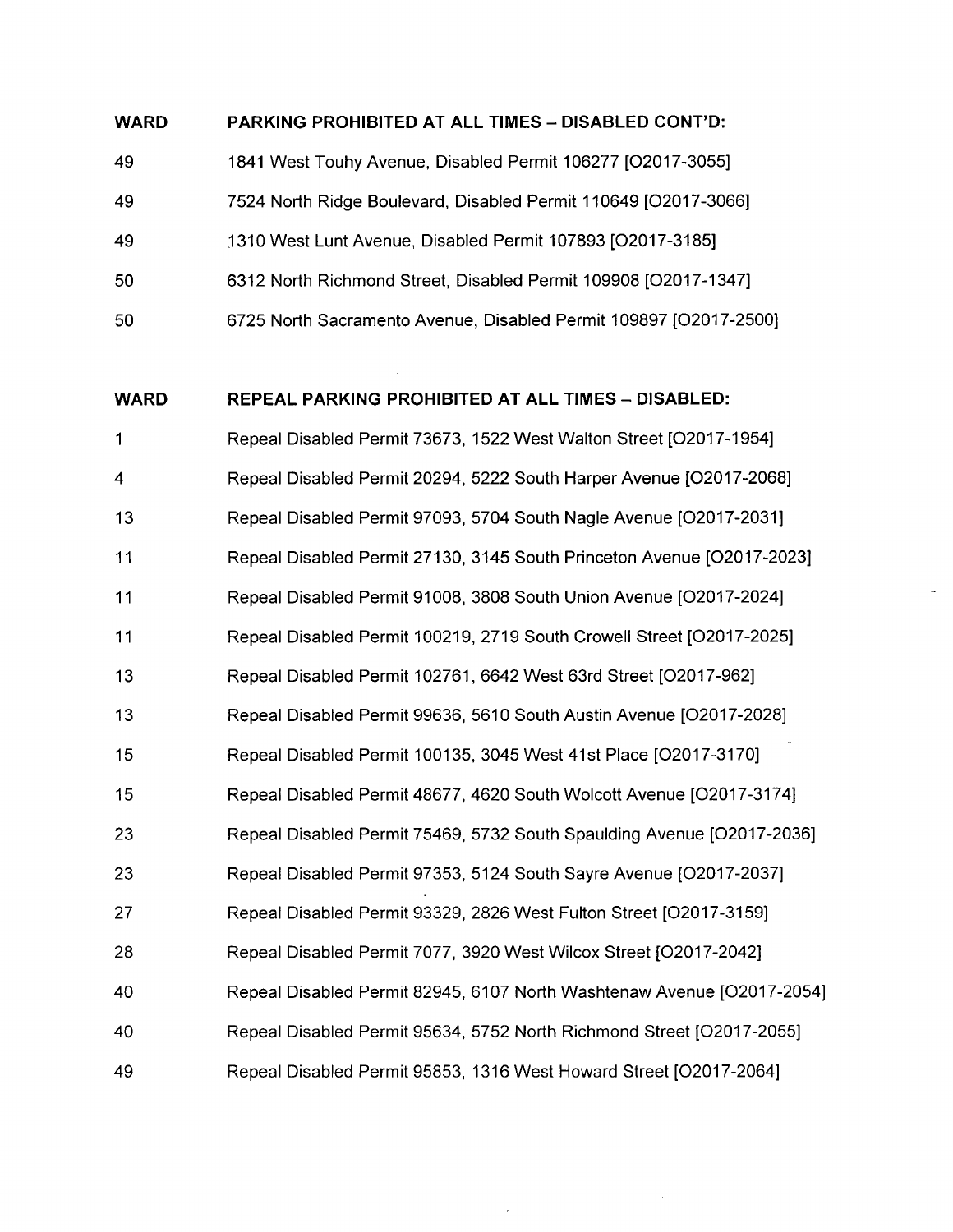#### **WARD REPEAL PARKING PROHIBITED AT ALL TIMES - DISABLED CONT'D:**

- 49 Repeal Disabled Permit 64916, 1818 West Touhy Avenue [O2017-2065]
- 50 Repeal Disabled Permit 101101, 2709 West Albion Avenue [O2017-2087]

**SECTION 2. This ordinance shall take effect and be in force here in after its passage and publication.**